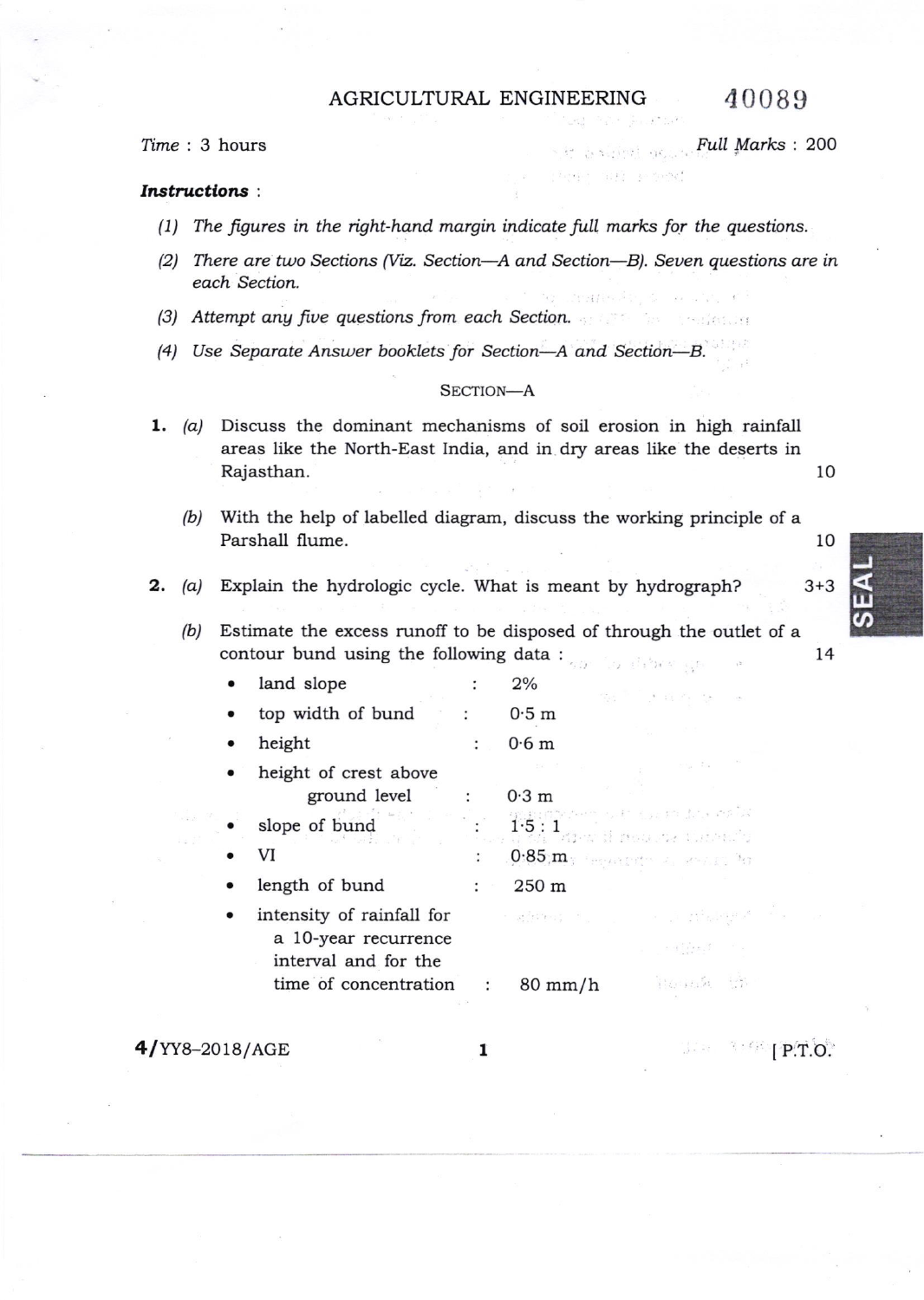#### constant infiltration rate during the peak rainfall : 25 mm/h

- storage behind the bund before the peak rainfall nil
- 3. (a) Describe in brief various methods of irrigation.
	- (b) A sprinkler irrigation system is designed to deliver a design daily irrigation requirement of 7 mm and a desired depth of 15 mm. Ten numbers of 250 m long laterals, with sprinklers in a 12'5 m square-spacing pattern are operated simultaneously to irrigate 25 ha field.

Determine-

 $(i)$  maximum time between successive irrigations;

(ii) the sprinkler system capacity required for a set length of 8 hours. Assume that 1 hour is required to move each lateral in a set and application efficiency is 8O%. i5

- $(a)$  Describe in brief various methods of drainage.
	- (b) Estimate the discharge capacity of a parabolic grassed waterway using following data :
		- top width of flow : 7.5 m
		- depth of flow :  $0.3 \text{ m}$
		- bed slope : 3%
		- roughness coefficient

of grass : 0'04 m

 $\sim 3$  maps  $\chi V_{\rm c}$ 

Also estimate the percentage change in the discharge capacity of the channel section if with the passage of time, the roughness coefficient of grass is changed to  $0.045$ . 8+7

**5.** (a) Explain the following terms :

 $(i)$  Infiltration

(ii) Runoff

4/YY8-2018/AGE

2

5

5

6